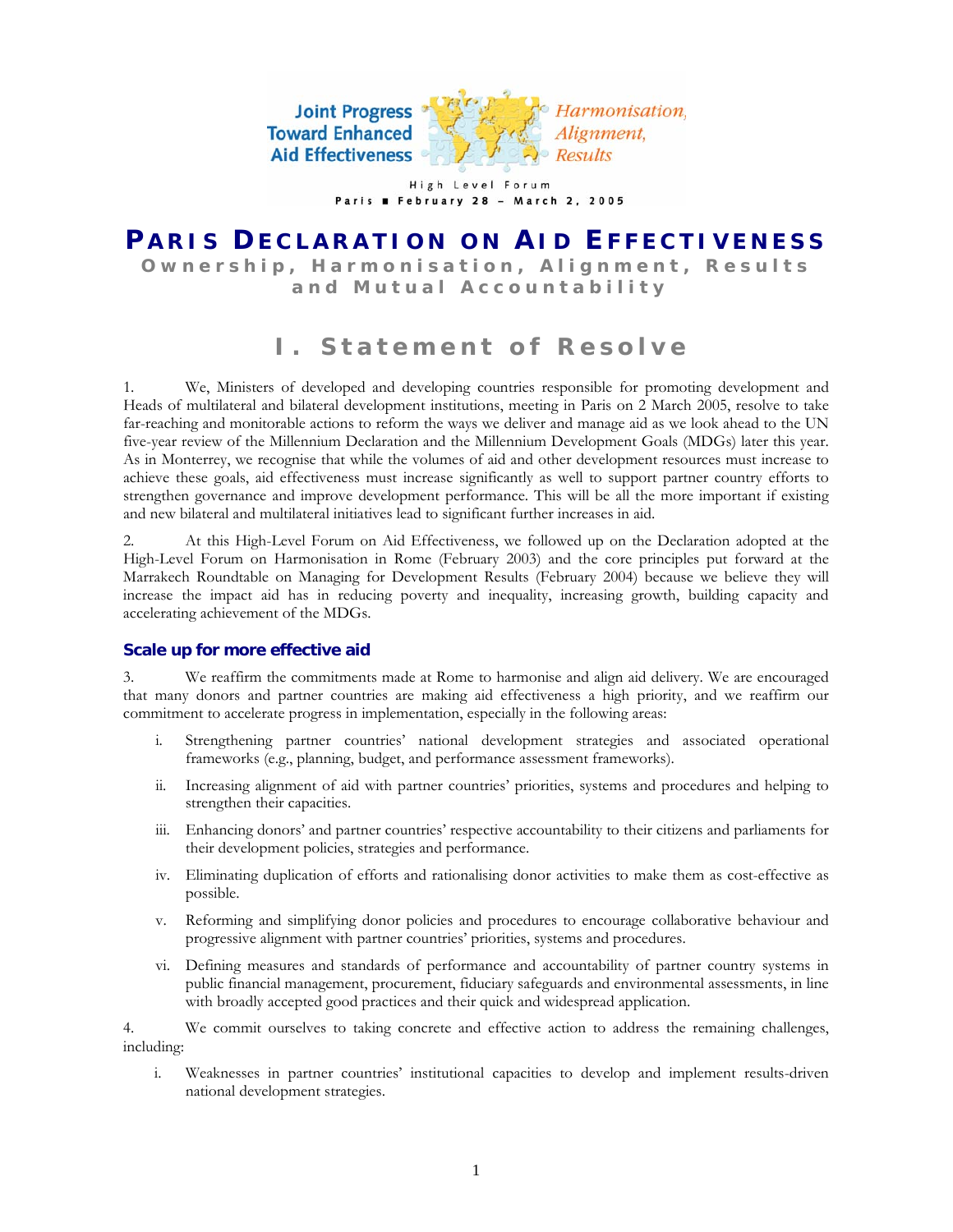- ii. Failure to provide more predictable and multi-year commitments on aid flows to committed partner countries.
- iii. Insufficient delegation of authority to donors' field staff, and inadequate attention to incentives for effective development partnerships between donors and partner countries.
- iv. Insufficient integration of global programmes and initiatives into partner countries' broader development agendas, including in critical areas such as HIV/AIDS.
- v. Corruption and lack of transparency, which erode public support, impede effective resource mobilisation and allocation and divert resources away from activities that are vital for poverty reduction and sustainable economic development. Where corruption exists, it inhibits donors from relying on partner country systems.

5. We acknowledge that enhancing the effectiveness of aid is feasible and necessary across all aid modalities. In determining the most effective modalities of aid delivery, we will be guided by development strategies and priorities established by partner countries. Individually and collectively, we will choose and design appropriate and complementary modalities so as to maximise their combined effectiveness.

6. In following up the Declaration, we will intensify our efforts to provide and use development assistance, including the increased flows as promised at Monterrey, in ways that rationalise the often excessive fragmentation of donor activities at the country and sector levels.

## **Adapt and apply to differing country situations**

7. Enhancing the effectiveness of aid is also necessary in challenging and complex situations, such as the tsunami disaster that struck countries of the Indian Ocean rim on 26 December 2004. In such situations, worldwide humanitarian and development assistance must be harmonised within the growth and poverty reduction agendas of partner countries. In fragile states, as we support state-building and delivery of basic services, we will ensure that the principles of harmonisation, alignment and managing for results are adapted to environments of weak governance and capacity. Overall, we will give increased attention to such complex situations as we work toward greater aid effectiveness.

## **Specify indicators, timetable and targets**

We accept that the reforms suggested in this Declaration will require continued high-level political support, peer pressure and coordinated actions at the global, regional and country levels. We commit to accelerate the pace of change by implementing, in a spirit of mutual accountability, the Partnership Commitments presented in Section II and to measure progress against 12 specific indicators that we have agreed today and that are set out in Section III of this Declaration.

9. As a further spur to progress, we will set targets for the year 2010. These targets, which will involve action by both donors and partner countries, are designed to track and encourage progress at the global level among the countries and agencies that have agreed to this Declaration. They are not intended to prejudge or substitute for any targets that individual partner countries may wish to set. We have agreed today to set five preliminary targets against indicators as shown in Section III. We agree to review these preliminary targets and to adopt targets against the remaining indicators as shown in Section III before the UNGA Summit in September 2005; and we ask the partnership of donors and partner countries hosted by the DAC to prepare for this urgently1. Meanwhile, we welcome initiatives by partner countries and donors to establish their own targets for

l In accordance with paragraph 9 of the Declaration, the partnership of donors and partner countries hosted by the DAC (Working Party on Aid Effectiveness) comprising OECD/DAC members, partner countries and multilateral institutions, met twice, on 30-31 May 2005 and on 7-8 July 2005 to adopt, and review where appropriate, the targets for the twelve Indicators of Progress. At these meetings an agreement was reached on the targets presented under Section III of the present Declaration. This agreement is subject to reservations by one donor on (a) the methodology for assessing the quality of locally-managed procurement systems (relating to targets 2b and 5b) and (b) the acceptable quality of public financial management reform programmes (relating to target 5a.ii). Further discussions are underway to address these issues. The targets, including the reservation, have been notified to the Chairs of the High-level Plenary Meeting of the 59th General Assembly of the United Nations in a letter of 9 September 2005 by Mr. Richard Manning, Chair of the OECD Development Assistance Committee (DAC).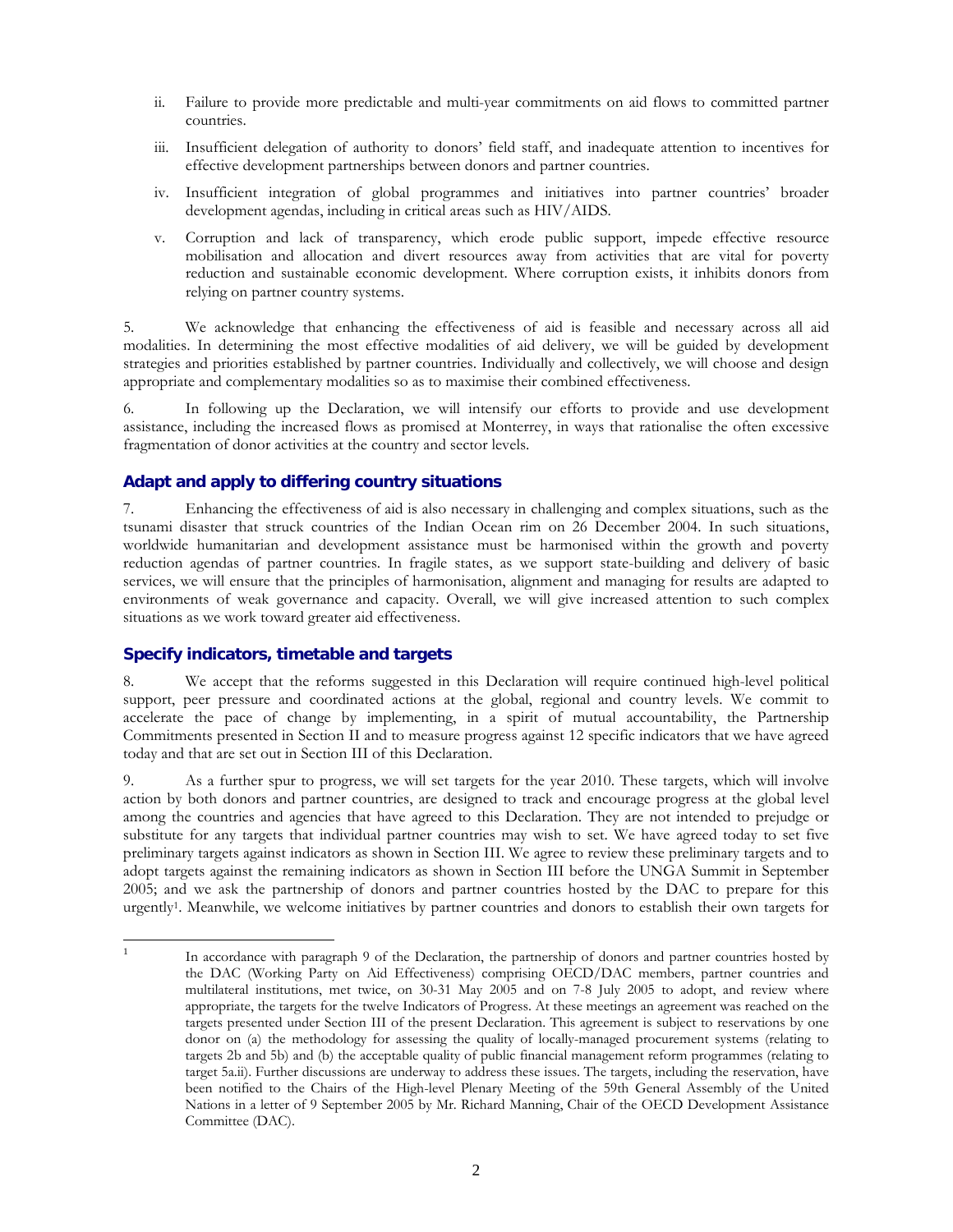improved aid effectiveness within the framework of the agreed Partnership Commitments and Indicators of Progress. For example, a number of partner countries have presented action plans, and a large number of donors have announced important new commitments. We invite all participants who wish to provide information on such initiatives to submit it by 4 April 2005 for subsequent publication.

## **Monitor and evaluate implementation**

10. Because demonstrating real progress at country level is critical, under the leadership of the partner country we will periodically assess, qualitatively as well as quantitatively, our mutual progress at country level in implementing agreed commitments on aid effectiveness. In doing so, we will make use of appropriate country level mechanisms.

11. At the international level, we call on the partnership of donors and partner countries hosted by the DAC to broaden partner country participation and, by the end of 2005, to propose arrangements for the medium term monitoring of the commitments in this Declaration. In the meantime, we ask the partnership to co-ordinate the international monitoring of the Indicators of Progress included in Section III; to refine targets as necessary; to provide appropriate guidance to establish baselines; and to enable consistent aggregation of information across a range of countries to be summed up in a periodic report. We will also use existing peer review mechanisms and regional reviews to support progress in this agenda. We will, in addition, explore independent cross-country monitoring and evaluation processes – which should be applied without imposing additional burdens on partners – to provide a more comprehensive understanding of how increased aid effectiveness contributes to meeting development objectives.

12. Consistent with the focus on implementation, we plan to meet again in 2008 in a developing country and conduct two rounds of monitoring before then to review progress in implementing this Declaration.

# **I I . Partnership Commitments**

13. Developed in a spirit of mutual accountability, these Partnership Commitments are based on the lessons of experience. We recognise that commitments need to be interpreted in the light of the specific situation of each partner country.

## **OWNERSHIP**

**Partner countries exercise effective leadership over their development policies, and strategies and co-ordinate development actions** 

## 14. **Partner countries** commit to:

- **Exercise leadership in developing and implementing their national development strategies<sup>2</sup> through** broad consultative processes.
- Translate these national development strategies into prioritised results-oriented operational programmes as expressed in medium-term expenditure frameworks and annual budgets (**Indicator 1**).
- Take the lead in co-ordinating aid at all levels in conjunction with other development resources in dialogue with donors and encouraging the participation of civil society and the private sector.

#### 15. **Donors** commit to:

Respect partner country leadership and help strengthen their capacity to exercise it.

 $\overline{a}$ 

<sup>&</sup>lt;sup>2</sup> The term `national development strategies' includes poverty reduction and similar overarching strategies as well as sector and thematic strategies.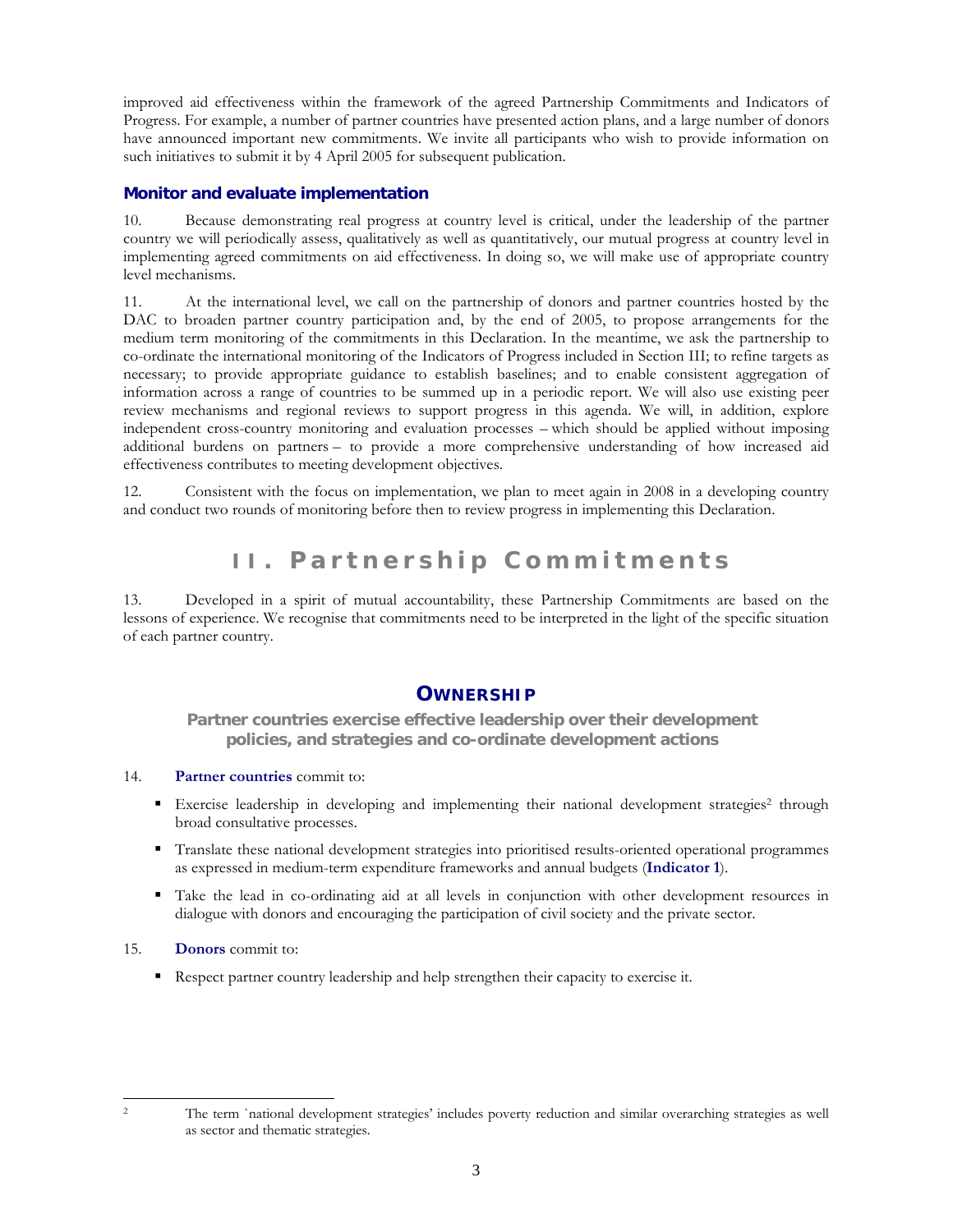## **ALIGNMENT**

**Donors base their overall support on partner countries' national development strategies, institutions and procedures** 

## **Donors align with partners' strategies**

## 16. **Donors** commit to:

- Base their overall support country strategies, policy dialogues and development co-operation programmes — on partners' national development strategies and periodic reviews of progress in implementing these strategies3 (**Indicator 3**).
- Draw conditions, whenever possible, from a partner's national development strategy or its annual review of progress in implementing this strategy. Other conditions would be included only when a sound justification exists and would be undertaken transparently and in close consultation with other donors and stakeholders.
- Link funding to a single framework of conditions and/or a manageable set of indicators derived from the national development strategy. This does not mean that all donors have identical conditions, but that each donor's conditions should be derived from a common streamlined framework aimed at achieving lasting results.

## **Donors use strengthened country systems**

17. Using a country's own institutions and systems, where these provide assurance that aid will be used for agreed purposes, increases aid effectiveness by strengthening the partner country's sustainable capacity to develop, implement and account for its policies to its citizens and parliament. Country systems and procedures typically include, but are not restricted to, national arrangements and procedures for public financial management, accounting, auditing, procurement, results frameworks and monitoring.

18. Diagnostic reviews are an important — and growing — source of information to governments and donors on the state of country systems in partner countries. Partner countries and donors have a shared interest in being able to monitor progress over time in improving country systems. They are assisted by performance assessment frameworks, and an associated set of reform measures, that build on the information set out in diagnostic reviews and related analytical work.

## 19. **Partner countrie**s and **donors** jointly commit to:

- Work together to establish mutually agreed frameworks that provide reliable assessments of performance, transparency and accountability of country systems (**Indicator 2**).
- Integrate diagnostic reviews and performance assessment frameworks within country-led strategies for capacity development.

## 20. **Partner countries** commit to:

- Carry out diagnostic reviews that provide reliable assessments of country systems and procedures.
- On the basis of such diagnostic reviews, undertake reforms that may be necessary to ensure that national systems, institutions and procedures for managing aid and other development resources are effective, accountable and transparent.
- Undertake reforms, such as public management reform, that may be necessary to launch and fuel sustainable capacity development processes.
- 21. **Donors** commit to:
	- Use country systems and procedures to the maximum extent possible. Where use of country systems is not feasible, establish additional safeguards and measures in ways that strengthen rather than undermine country systems and procedures (**Indicator 5**).

 $\overline{3}$ 

<sup>3</sup> This includes for example the Annual Progress Review of the Poverty Reduction Strategies (APR).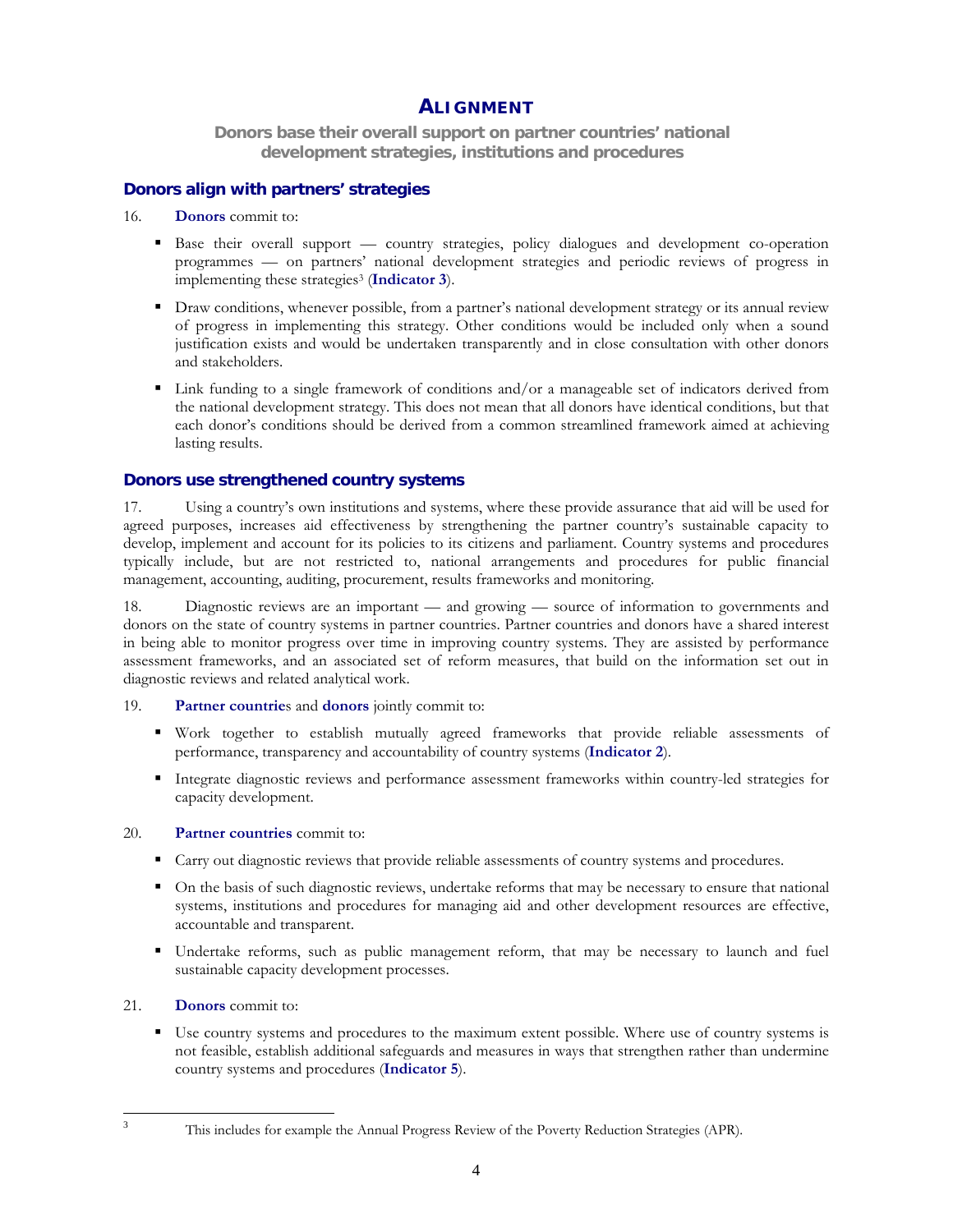- Avoid, to the maximum extent possible, creating dedicated structures for day-to-day management and implementation of aid-financed projects and programmes (**Indicator 6**).
- Adopt harmonised performance assessment frameworks for country systems so as to avoid presenting partner countries with an excessive number of potentially conflicting targets.

## **Partner countries strengthen development capacity with support from donors**

22. The capacity to plan, manage, implement, and account for results of policies and programmes, is critical for achieving development objectives — from analysis and dialogue through implementation, monitoring and evaluation. Capacity development is the responsibility of partner countries with donors playing a support role. It needs not only to be based on sound technical analysis, but also to be responsive to the broader social, political and economic environment, including the need to strengthen human resources.

- 23. **Partner countries** commit to:
	- Integrate specific capacity strengthening objectives in national development strategies and pursue their implementation through country-led capacity development strategies where needed.
- 24. **Donors** commit to:
	- Align their analytic and financial support with partners' capacity development objectives and strategies, make effective use of existing capacities and harmonise support for capacity development accordingly (**Indicator 4**).

## **Strengthen public financial management capacity**

- 25. **Partner countries** commit to:
	- Intensify efforts to mobilise domestic resources, strengthen fiscal sustainability, and create an enabling environment for public and private investments.
	- Publish timely, transparent and reliable reporting on budget execution.
	- Take leadership of the public financial management reform process.
- 26. **Donors** commit to:
	- Provide reliable indicative commitments of aid over a multi-year framework and disburse aid in a timely and predictable fashion according to agreed schedules (**Indicator 7**).
	- Rely to the maximum extent possible on transparent partner government budget and accounting mechanisms **(Indicator 5**).
- 27. **Partner countries** and **donors** jointly commit to:
	- Implement harmonised diagnostic reviews and performance assessment frameworks in public financial management.

## **Strengthen national procurement systems**

- 28. **Partner countrie**s and **donors** jointly commit to:
	- Use mutually agreed standards and processes<sup>4</sup> to carry out diagnostics, develop sustainable reforms and monitor implementation.
	- Commit sufficient resources to support and sustain medium and long-term procurement reforms and capacity development.
	- Share feedback at the country level on recommended approaches so they can be improved over time.

 $\frac{1}{4}$ 

Such as the processes developed by the joint OECD-DAC – World Bank Round Table on Strengthening Procurement Capacities in Developing Countries.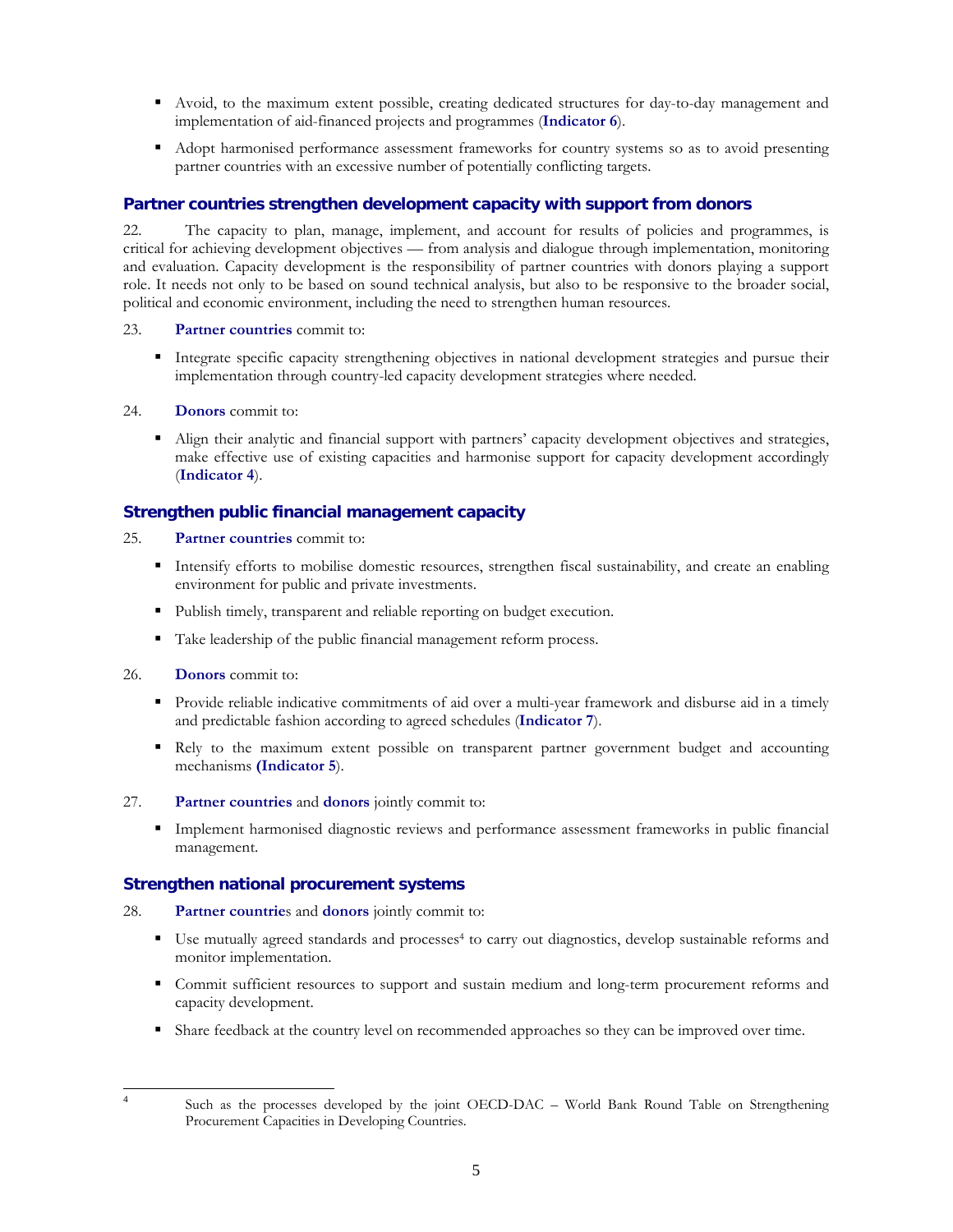- 29. **Partner countrie**s commit to take leadership and implement the procurement reform process.
- 30. **Donors** commit to:
	- **Progressively rely on partner country systems for procurement when the country has implemented** mutually agreed standards and processes **(Indicator 5**).
	- Adopt harmonised approaches when national systems do not meet mutually agreed levels of performance or donors do not use them.

## **Untie aid: getting better value for money**

31. Untying aid generally increases aid effectiveness by reducing transaction costs for partner countries and improving country ownership and alignment. **DAC Donors** will continue to make progress on untying as encouraged by the 2001 DAC Recommendation on Untying Official Development Assistance to the Least Developed Countries (**Indicator 8**).

## **HARMONISATION**

**Donors' actions are more harmonised, transparent and collectively effective** 

## **Donors implement common arrangements and simplify procedures**

- 32. **Donors** commit to:
	- Implement the donor action plans that they have developed as part of the follow-up to the Rome High-Level Forum.
	- Implement, where feasible, common arrangements at country level for planning, funding (e.g. joint financial arrangements), disbursement, monitoring, evaluating and reporting to government on donor activities and aid flows. Increased use of programme-based aid modalities can contribute to this effort (**Indicator 9**).
	- Work together to reduce the number of separate, duplicative, missions to the field and diagnostic reviews (**Indicator 10**); and promote joint training to share lessons learnt and build a community of practice.

## **Complementarity: more effective division of labour**

33. Excessive fragmentation of aid at global, country or sector level impairs aid effectiveness. A pragmatic approach to the division of labour and burden sharing increases complementarity and can reduce transaction costs.

- 34. **Partner countries** commit to:
	- Provide clear views on donors' comparative advantage and on how to achieve donor complementarity at country or sector level.
- 35. **Donors** commit to:
	- Make full use of their respective comparative advantage at sector or country level by delegating, where appropriate, authority to lead donors for the execution of programmes, activities and tasks.
	- Work together to harmonise separate procedures.

## **Incentives for collaborative behaviour**

- 36. **Donors** and **partner countries** jointly commit to:
	- Reform procedures and strengthen incentives—including for recruitment, appraisal and training—for management and staff to work towards harmonisation, alignment and results.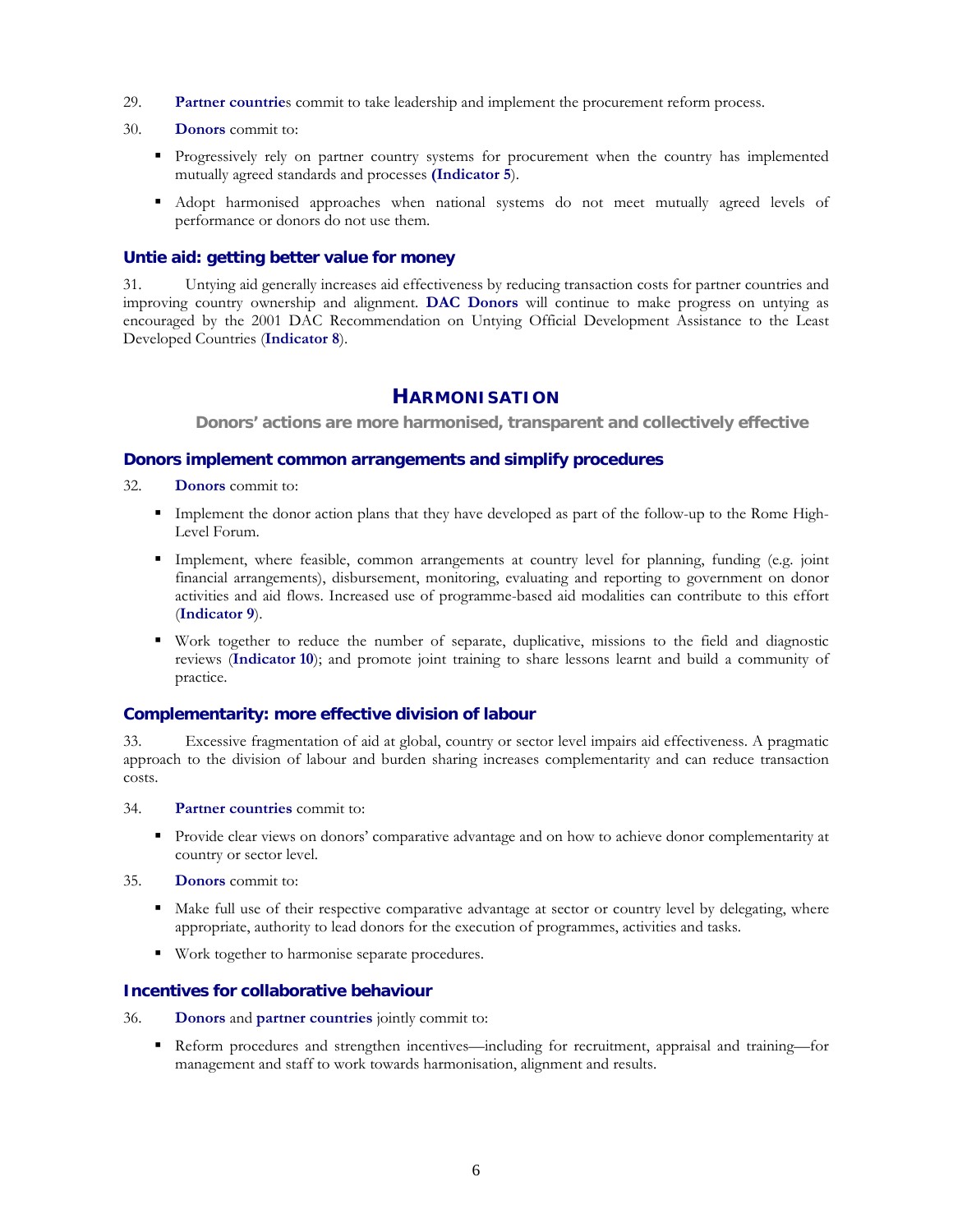## **Delivering effective aid in fragile states**<sup>5</sup>

37. The long-term vision for international engagement in fragile states is to build legitimate, effective and resilient state and other country institutions. While the guiding principles of effective aid apply equally to fragile states, they need to be adapted to environments of weak ownership and capacity and to immediate needs for basic service delivery.

#### 38. **Partner countries** commit to:

- Make progress towards building institutions and establishing governance structures that deliver effective governance, public safety, security, and equitable access to basic social services for their citizens.
- Engage in dialogue with donors on developing simple planning tools, such as the transitional results matrix, where national development strategies are not yet in place.
- Encourage broad participation of a range of national actors in setting development priorities.
- 39. **Donors** commit to:
	- Harmonise their activities. Harmonisation is all the more crucial in the absence of strong government leadership. It should focus on upstream analysis, joint assessments, joint strategies, co-ordination of political engagement; and practical initiatives such as the establishment of joint donor offices.
	- Align to the maximum extent possible behind central government-led strategies or, if that is not possible, donors should make maximum use of country, regional, sector or non-government systems.
	- Avoid activities that undermine national institution building, such as bypassing national budget processes or setting high salaries for local staff.
	- Use an appropriate mix of aid instruments, including support for recurrent financing, particularly for countries in promising but high-risk transitions.

## **Promoting a harmonised approach to environmental assessments**

40. Donors have achieved considerable progress in harmonisation around environmental impact assessment (EIA) including relevant health and social issues at the project level. This progress needs to be deepened, including on addressing implications of global environmental issues such as climate change, desertification and loss of biodiversity.

- 41. **Donors** and **partner countries** jointly commit to:
	- Strengthen the application of EIAs and deepen common procedures for projects, including consultations with stakeholders; and develop and apply common approaches for "strategic environmental assessment" at the sector and national levels.
	- Continue to develop the specialised technical and policy capacity necessary for environmental analysis and for enforcement of legislation.

42. Similar harmonisation efforts are also needed on other cross-cutting issues, such as gender equality and other thematic issues including those financed by dedicated funds.

## **MANAGING FOR RESULTS**

**Managing resources and improving decision-making for results** 

43. Managing for results means managing and implementing aid in a way that focuses on the desired results and uses information to improve decision-making.

 $\overline{5}$ 

The following section draws on the draft Principles for Good International Engagement in Fragile States, which emerged from the Senior Level Forum on Development Effectiveness in Fragile States (London, January 2005).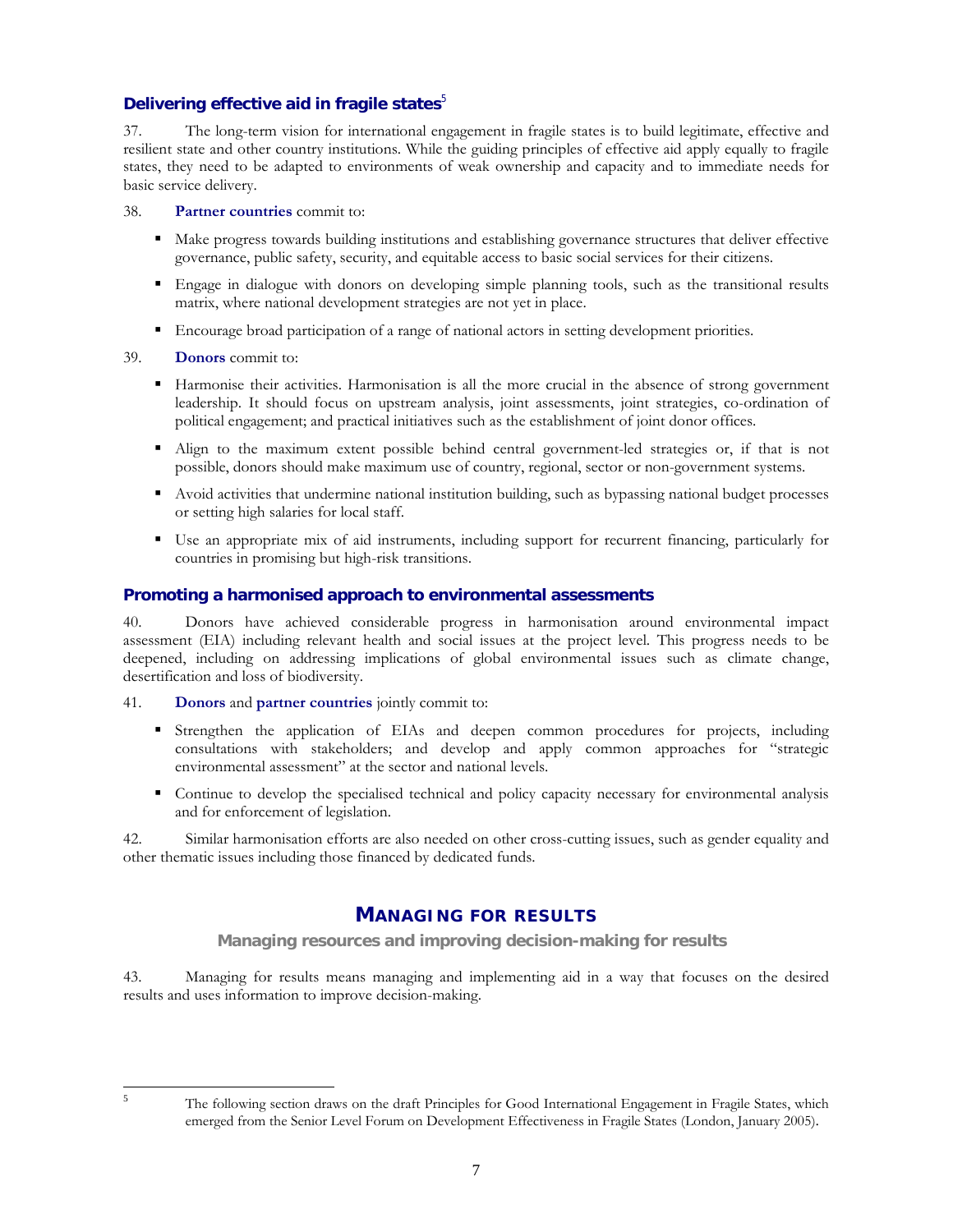#### 44. **Partner countries** commit to:

- Strengthen the linkages between national development strategies and annual and multi-annual budget processes.
- Endeavour to establish results-oriented reporting and assessment frameworks that monitor progress against key dimensions of the national and sector development strategies; and that these frameworks should track a manageable number of indicators for which data are cost-effectively available (**Indicator 11**).
- 45. **Donors** commit to:
	- Link country programming and resources to results and align them with effective partner country performance assessment frameworks, refraining from requesting the introduction of performance indicators that are not consistent with partners' national development strategies.
	- Work with partner countries to rely, as far as possible, on partner countries' results-oriented reporting and monitoring frameworks.
	- Harmonise their monitoring and reporting requirements, and, until they can rely more extensively on partner countries' statistical, monitoring and evaluation systems, with partner countries to the maximum extent possible on joint formats for periodic reporting.
- 46. **Partner countrie**s and **donors** jointly commit to:
	- Work together in a participatory approach to strengthen country capacities and demand for results based management.

## **MUTUAL ACCOUNTABILITY**

**Donors and partners are accountable for development results** 

47. A major priority for partner countries and donors is to enhance mutual accountability and transparency in the use of development resources. This also helps strengthen public support for national policies and development assistance.

- 48. **Partner countries** commit to:
	- Strengthen as appropriate the parliamentary role in national development strategies and/or budgets.
	- Reinforce participatory approaches by systematically involving a broad range of development partners when formulating and assessing progress in implementing national development strategies.
- 49. **Donors** commit to:
	- Provide timely, transparent and comprehensive information on aid flows so as to enable partner authorities to present comprehensive budget reports to their legislatures and citizens.
- 50. **Partner countrie**s and **donors** commit to:
	- Jointly assess through existing and increasingly objective country level mechanisms mutual progress in implementing agreed commitments on aid effectiveness, including the Partnership Commitments. (**Indicator 12**).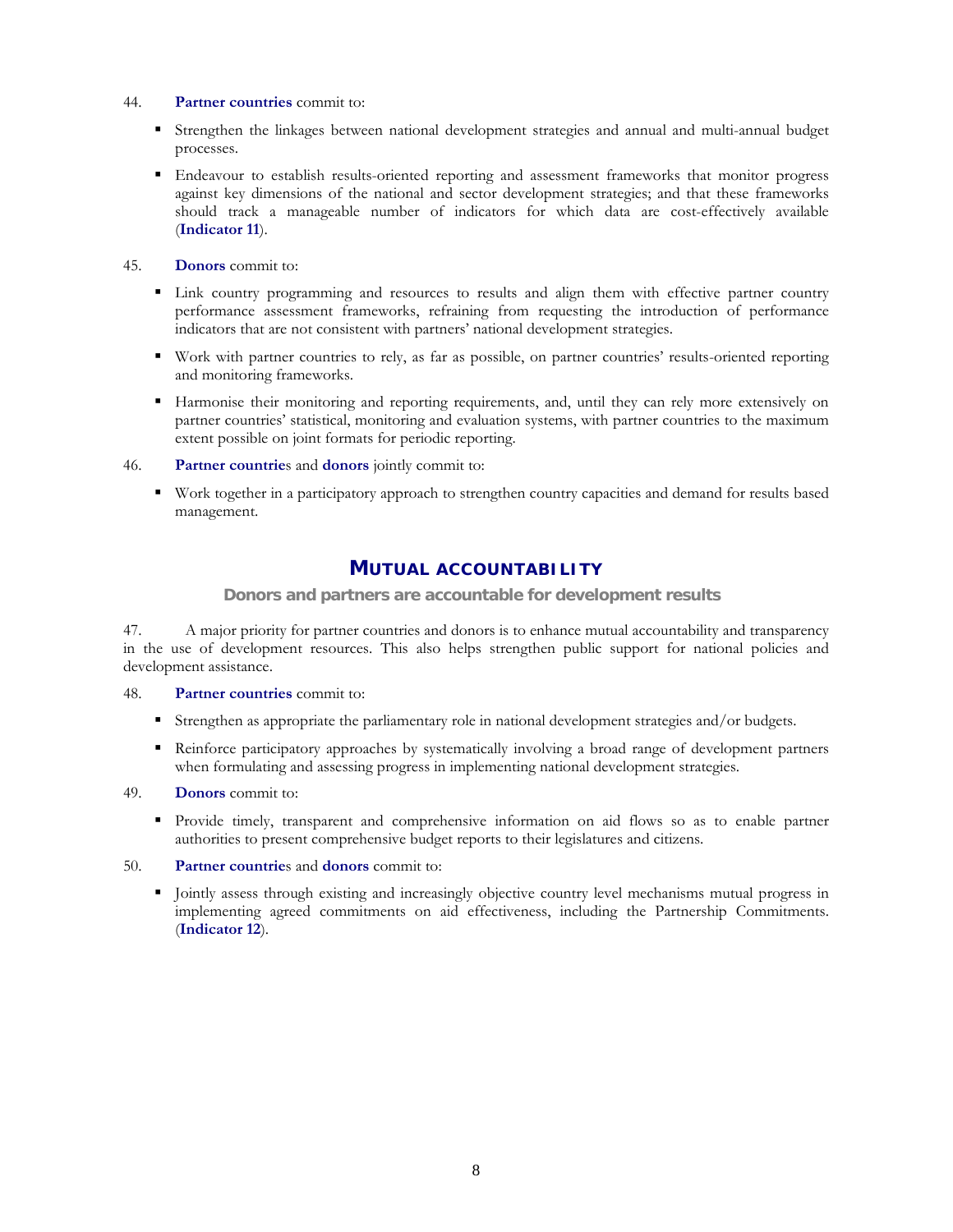# **III . Indicators of Progress**

**To be measured nationally and monitored internationally** 

| <b>OWNERSHIP</b> |                                                                                                                                                                                                                                                                                             | <b>TARGET FOR 2010</b>                                                                                                                                                                                    |                                                                                                                                                                                                  |
|------------------|---------------------------------------------------------------------------------------------------------------------------------------------------------------------------------------------------------------------------------------------------------------------------------------------|-----------------------------------------------------------------------------------------------------------------------------------------------------------------------------------------------------------|--------------------------------------------------------------------------------------------------------------------------------------------------------------------------------------------------|
| 1                | Partners have operational development strategies -<br>Number of countries with national development strategies<br>(including PRSs) that have clear strategic priorities linked<br>to a medium-term expenditure framework and reflected in<br>annual budgets.                                |                                                                                                                                                                                                           | At least 75% of partner countries have operational<br>development strategies.                                                                                                                    |
|                  | <b>ALIGNMENT</b>                                                                                                                                                                                                                                                                            |                                                                                                                                                                                                           | <b>TARGETS FOR 2010</b>                                                                                                                                                                          |
| $\overline{2}$   | Reliable country systems - Number of partner countries<br>that have procurement and public financial management<br>systems that either (a) adhere to broadly accepted good<br>practices or (b) have a reform programme in place to<br>achieve these.                                        | (a) Public financial management - Half of partner<br>countries move up at least one measure (i.e., 0.5 points) on the<br>PFM/ CPIA (Country Policy and Institutional Assessment) scale of<br>performance. |                                                                                                                                                                                                  |
|                  |                                                                                                                                                                                                                                                                                             |                                                                                                                                                                                                           | (b) Procurement - One-third of partner countries move up<br>at least one measure (i.e., from D to C, C to B or B to A) on the<br>four-point scale used to assess performance for this indicator. |
| 3                | Aid flows are aligned on national priorities - Percent of<br>aid flows to the government sector that is reported on<br>partners' national budgets.                                                                                                                                          | Halve the gap - halve the proportion of aid flows to government<br>sector not reported on government's budget(s) (with at least 85%<br>reported on budget).                                               |                                                                                                                                                                                                  |
| 4                | Strengthen capacity by co-ordinated support - Percent of<br>donor capacity-development support provided through co-<br>ordinated programmes consistent with partners' national<br>development strategies.                                                                                   | 50% of technical co-operation flows are implemented<br>through co-ordinated programmes consistent with national<br>development strategies.                                                                |                                                                                                                                                                                                  |
|                  |                                                                                                                                                                                                                                                                                             |                                                                                                                                                                                                           | <b>PERCENT OF DONORS</b>                                                                                                                                                                         |
|                  |                                                                                                                                                                                                                                                                                             | Score <sup>*</sup>                                                                                                                                                                                        | <b>Target</b>                                                                                                                                                                                    |
|                  |                                                                                                                                                                                                                                                                                             | $5+$                                                                                                                                                                                                      | All donors use partner countries' PFM systems.                                                                                                                                                   |
|                  | Use of country public financial management systems -<br>Percent of donors and of aid flows that use public financial<br>management systems in partner countries, which either<br>(a) adhere to broadly accepted good practices or (b) have<br>a reform programme in place to achieve these. | 3.5 to 4.5                                                                                                                                                                                                | 90% of donors use partner countries' PFM systems.                                                                                                                                                |
| 5a               |                                                                                                                                                                                                                                                                                             | <b>PERCENT OF AID FLOWS</b>                                                                                                                                                                               |                                                                                                                                                                                                  |
|                  |                                                                                                                                                                                                                                                                                             | Score <sup>®</sup>                                                                                                                                                                                        | <b>Target</b>                                                                                                                                                                                    |
|                  |                                                                                                                                                                                                                                                                                             | $5+$                                                                                                                                                                                                      | A two-thirds reduction in the % of aid to the public<br>sector not using partner countries' PFM systems.                                                                                         |
|                  |                                                                                                                                                                                                                                                                                             | 3.5 to 4.5                                                                                                                                                                                                | <b>A one-third reduction</b> in the % of aid to the public<br>sector not using partner countries' PFM systems.                                                                                   |
|                  | Use of country procurement systems - Percent of donors<br>and of aid flows that use partner country procurement<br>systems which either (a) adhere to broadly accepted good<br>practices or (b) have a reform programme in place to                                                         |                                                                                                                                                                                                           | <b>PERCENT OF DONORS</b>                                                                                                                                                                         |
|                  |                                                                                                                                                                                                                                                                                             | Score <sup>*</sup>                                                                                                                                                                                        | <b>Target</b>                                                                                                                                                                                    |
|                  |                                                                                                                                                                                                                                                                                             | Α                                                                                                                                                                                                         | All donors use partner countries'<br>procurement<br>systems.                                                                                                                                     |
|                  |                                                                                                                                                                                                                                                                                             | B                                                                                                                                                                                                         | 90% of donors use partner countries' procurement<br>systems.                                                                                                                                     |
| 5b               |                                                                                                                                                                                                                                                                                             |                                                                                                                                                                                                           | <b>PERCENT OF AID FLOWS</b>                                                                                                                                                                      |
|                  |                                                                                                                                                                                                                                                                                             | Score <sup>*</sup>                                                                                                                                                                                        |                                                                                                                                                                                                  |
|                  |                                                                                                                                                                                                                                                                                             |                                                                                                                                                                                                           | <b>Target</b>                                                                                                                                                                                    |
|                  | achieve these.                                                                                                                                                                                                                                                                              | Α                                                                                                                                                                                                         | A two-thirds reduction in the % of aid to the public<br>sector not using partner countries' procurement<br>systems.                                                                              |
|                  |                                                                                                                                                                                                                                                                                             | Β                                                                                                                                                                                                         | A one-third reduction in the % of aid to the public<br>sector not using partner countries' procurement<br>systems.                                                                               |
| 6                | Strengthen capacity by avoiding parallel implementation<br>structures - Number of parallel project implementation<br>units (PIUs) per country.                                                                                                                                              | Reduce                                                                                                                                                                                                    | by two-thirds the stock of parallel<br>project<br>implementation units (PIUs).                                                                                                                   |
| 7                | Aid is more predictable - Percent of aid disbursements<br>released according to agreed schedules in annual or multi-<br>year frameworks.                                                                                                                                                    |                                                                                                                                                                                                           | <b>Halve the gap –</b> halve the proportion of aid not disbursed within<br>the fiscal year for which it was scheduled.                                                                           |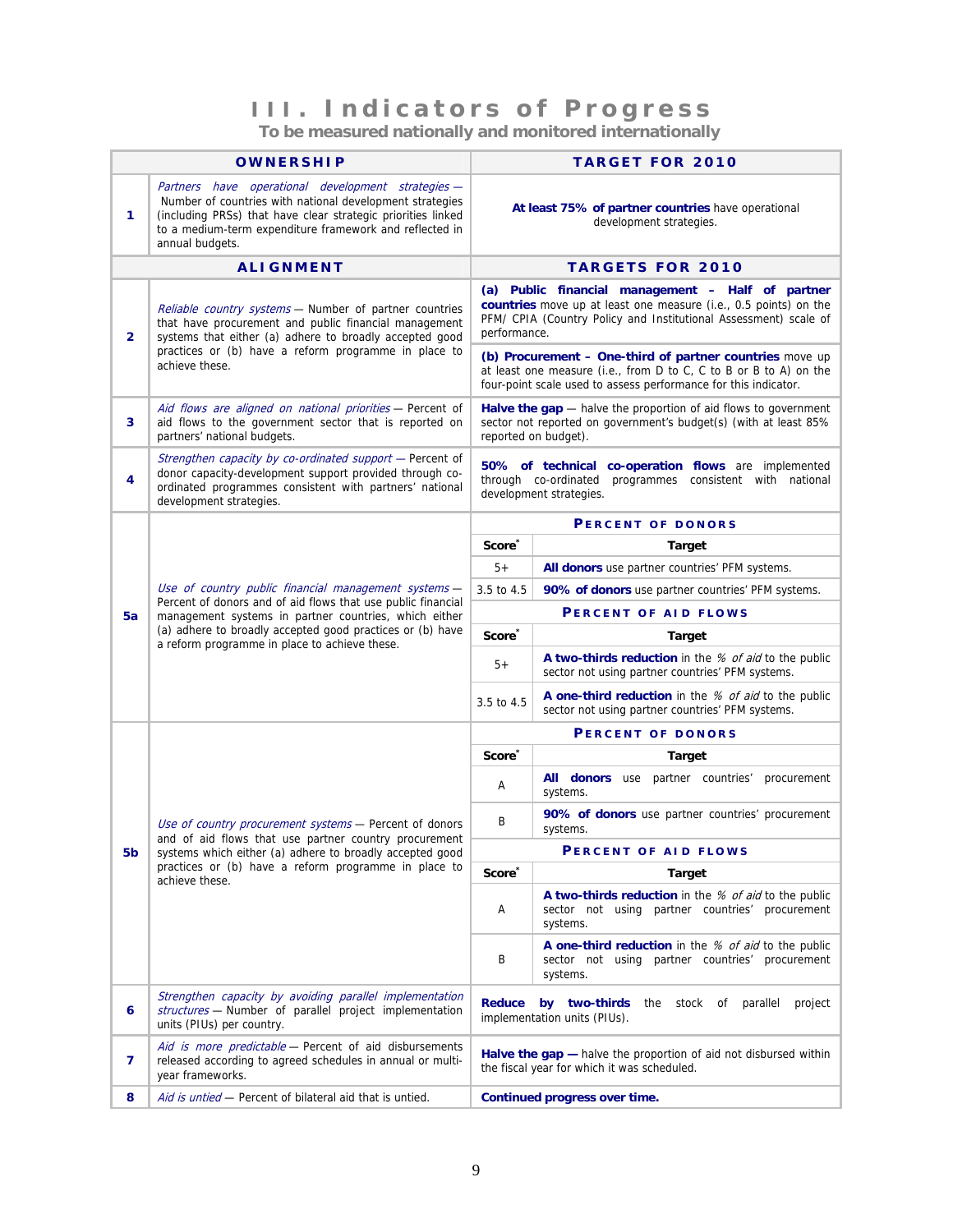| <b>HARMONISATION</b>         |                                                                                                                                                                                                                                    | <b>TARGETS FOR 2010</b>                                                                                                                                                        |  |
|------------------------------|------------------------------------------------------------------------------------------------------------------------------------------------------------------------------------------------------------------------------------|--------------------------------------------------------------------------------------------------------------------------------------------------------------------------------|--|
| 9                            | Use of common arrangements or procedures – Percent of<br>aid provided as programme-based approaches.                                                                                                                               | 66% of aid flows are provided in the context of programme-<br>based approaches.                                                                                                |  |
| 10                           | <i>Encourage shared analysis</i> – Percent of (a) field missions<br>and/or (b) country analytic work, including diagnostic<br>reviews that are joint.                                                                              | (a) 40% of donor missions to the field are joint.                                                                                                                              |  |
|                              |                                                                                                                                                                                                                                    | (b) 66% of country analytic work is joint.                                                                                                                                     |  |
| <b>MANAGING FOR RESULTS</b>  |                                                                                                                                                                                                                                    | <b>TARGET FOR 2010</b>                                                                                                                                                         |  |
| 11                           | <i>Results-oriented frameworks</i> — Number of countries with<br>transparent and monitorable performance assessment<br>frameworks to assess progress against (a) the national<br>development strategies and (b) sector programmes. | <b>Reduce the gap by one-third <math>-</math></b> Reduce the proportion of<br>countries without transparent and monitorable performance<br>assessment frameworks by one-third. |  |
| <b>MUTUAL ACCOUNTABILITY</b> |                                                                                                                                                                                                                                    | <b>TARGET FOR 2010</b>                                                                                                                                                         |  |
| 12                           | <i>Mutual accountability</i> - Number of partner countries that<br>undertake mutual assessments of<br>progress<br>in.<br>implementing agreed commitments on aid effectiveness<br>including those in this Declaration.              | All partner countries have mutual assessment reviews in place.                                                                                                                 |  |

**Important Note**: In accordance with paragraph 9 of the Declaration, the partnership of donors and partner countries hosted by the DAC (Working Party on Aid Effectiveness) comprising OECD/DAC members, partner countries and multilateral institutions, met twice, on 30-31 May 2005 and on 7-8 July 2005 to adopt, and review where appropriate, the targets for the twelve Indicators of Progress. At these meetings an agreement was reached on the targets presented under Section III of the present Declaration. This agreement is subject to reservations by one donor on (a) the methodology for assessing the quality of locally-managed procurement systems (relating to targets 2b and 5b) and (b) the acceptable quality of public financial management reform programmes (relating to target 5a.ii). Further discussions are underway to address these issues. The targets, including the reservation, have been notified to the Chairs of the High-level Plenary Meeting of the 59th General Assembly of the United Nations in a letter of 9 September 2005 by Mr. Richard Manning, Chair of the OECD Development Assistance Committee (DAC).

**\* Note on Indicator 5:** Scores for Indicator 5 are determined by the methodology used to measure quality of procurement and public financial management systems under Indicator 2 above.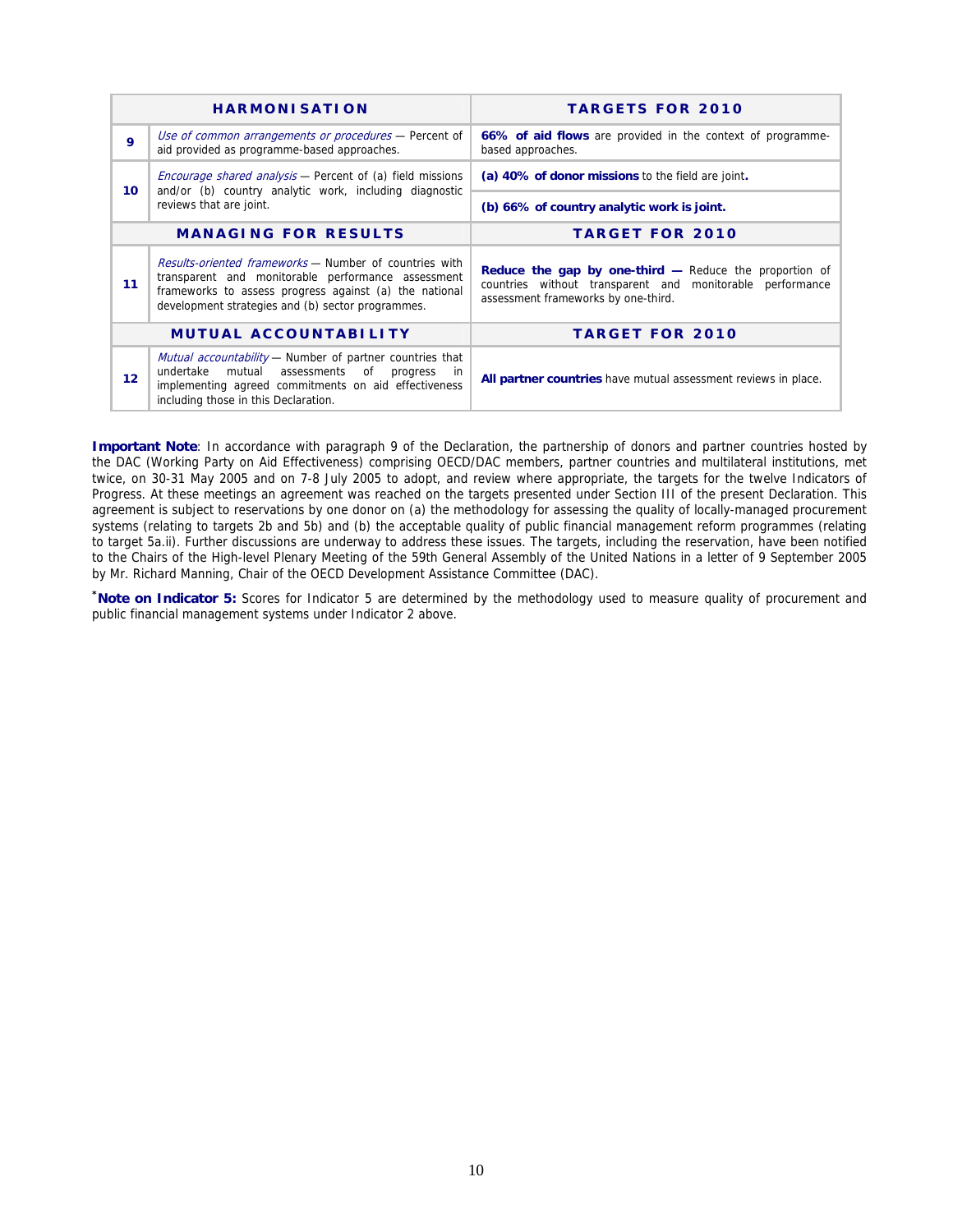## **Appendix A: Methodological Notes on the Indicators of Progress**

The Indicators of Progress provides a framework in which to make operational the responsibilities and accountabilities that are framed in the Paris Declaration on Aid Effectiveness. This framework draws selectively from the Partnership Commitments presented in Section II of this Declaration.

**Purpose —** The Indicators of Progress provide a framework in which to make operational the responsibilities and accountabilities that are framed in the Paris Declaration on Aid Effectiveness. They measure principally **collective behaviour at the country level.**

**Country level vs. global level —** The indicators are to be **measured at** the **country level** in close collaboration between partner countries and donors. Values of country level indicators can then be statistically aggregated at the **regional or global level**. This global aggregation would be done both for the country panel mentioned below, for purposes of statistical comparability, and more broadly for all partner countries for which relevant data are available.

**Donor / Partner country performance** — The indicators of progress also provide a **benchmark against which individual donor agencies or partner countries can measure their performance** at the country, regional, or global level. In measuring individual donor performance, the indicators should be applied with flexibility in the recognition that donors have different institutional mandates.

**Targets —** The targets are set at the global level. Progress against these targets is to be measured by aggregating data measured at the country level. In addition to global targets, partner countries and donors in a given country might agree on country-level targets.

**Baseline** — A baseline will be established for 2005 in a panel of self-selected countries. The partnership of donors and partner countries hosted by the DAC (Working Party on Aid Effectiveness) is asked to establish this panel.

**Definitions and criteria** — The partnership of donors and partner countries hosted by the DAC (Working Party on Aid Effectiveness) is asked to provide specific guidance on definitions, scope of application, criteria and methodologies to assure that results can be aggregated across countries and across time.

**Note on Indicator 9 —** Programme based approaches are defined in Volume 2 of Harmonising Donor Practices for Effective Aid Delivery (OECD, 2005) in Box 3.1 as a way of engaging in development cooperation based on the principles of co-ordinated support for a locally owned programme of development, such as a national development strategy, a sector programme, a thematic programme or a programme of a specific organisation. Programme based approaches share the following features: (a) leadership by the host country or organisation; (b) a single comprehensive programme and budget framework; (c) a formalised process for donor co-ordination and harmonisation of donor procedures for reporting, budgeting, financial management and procurement; (d) Efforts to increase the use of local systems for programme design and implementation, financial management, monitoring and evaluation. For the purpose of indicator 9 performance will be measured separately across the aid modalities that contribute to programme-based approaches.